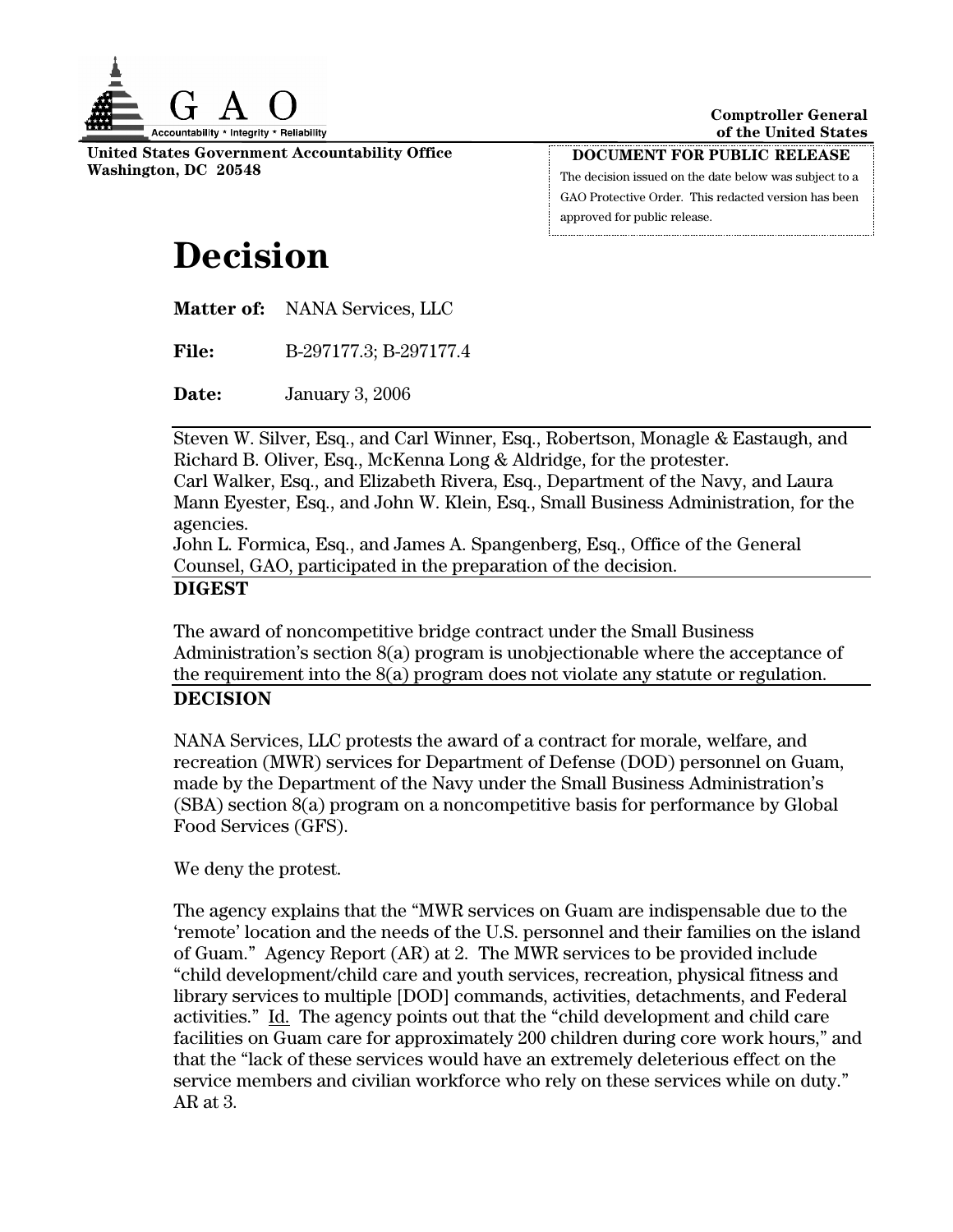The MWR services had been provided since 2000 by Raytheon Technical Services under a large base operations support (BOS) contract, with that contract having an end date of September 30, 2005. AR at 3. In preparation for the expiration of Raytheon's contract, the agency issued request for proposals (RFP) No. N00604-05-R-0003 (RFP -0003) as a small business set-aside for the MWR services only. The agency received proposals from NANA and GFS, and selected GFS's proposal for award. NANA filed protests with our Office on September 8 and 13, 2005, challenging the agency's selection of GFS for award, and in response, the agency informed our Office and the parties that it would reevaluate the proposals of NANA and GFS, and make a new source selection. Because the agency's actions rendered NANA's protests academic, our Office dismissed the protests on September 15.

The record reflects that the agency considered a number of options to ensure the uninterrupted provision of the MWR services while the proposals of NANA and GFS were being reevaluated, including the extension of the MWR services portion of Raytheon's contract past September 30, and the provision of the services through SBA's section 8(a) program. AR, Tab 3, Memorandum for the Record Concerning Raytheon's BOS Contract (Sept. 22, 2005); Tab 4, Memorandum for the Record Concerning Raytheon's BOS Contract (Sept. 23, 2005). Based upon its understanding that Raytheon was either not interested or unable to provide the MWR services past September 30, and because the agency's requirement for a bridge contract to acquire the MWR services while the proposals were being reevaluated was accepted by SBA into its section 8(a) program, a contract for the MWR services with a base period of 3 months and one 3-month option period at a total price of \$2,711,097 was awarded to GFS, a section 8(a) firm, through the 8(a) program on a noncompetitive basis. AR, Tab 25, Post-Negotiation Memorandum (Sept. 26, 2005), at 3-4. This protest followed.

NANA argues that the Navy and SBA violated regulations governing the placement of work under SBA's 8(a) program, as well as the regulations governing the award of a contract under the 8(a) program on a noncompetitive basis.

Section 8(a) of the Small Business Act authorizes SBA to contract with other government agencies, and to arrange for the performance of those contracts via subcontracts awarded to socially and economically disadvantaged small businesses. 15 U.S.C. § 637(a) (2000); C. Martin Co., Inc., B-292662, Nov. 6, 2003, 2003 CPD ¶ 207 at 3. SBA and contracting agencies have broad discretion in selecting procurements for the 8(a) program, and a contracting officer has broad discretion to let a noncompetitive contract under section 8(a) of the Small Business Act upon such terms and conditions as may be agreed upon by the procuring agency and SBA. See C. Martin Co., Inc., supra; United Enter. & Assocs., B-295742, Apr. 4, 2005, 2005 CPD ¶ 67 at 3.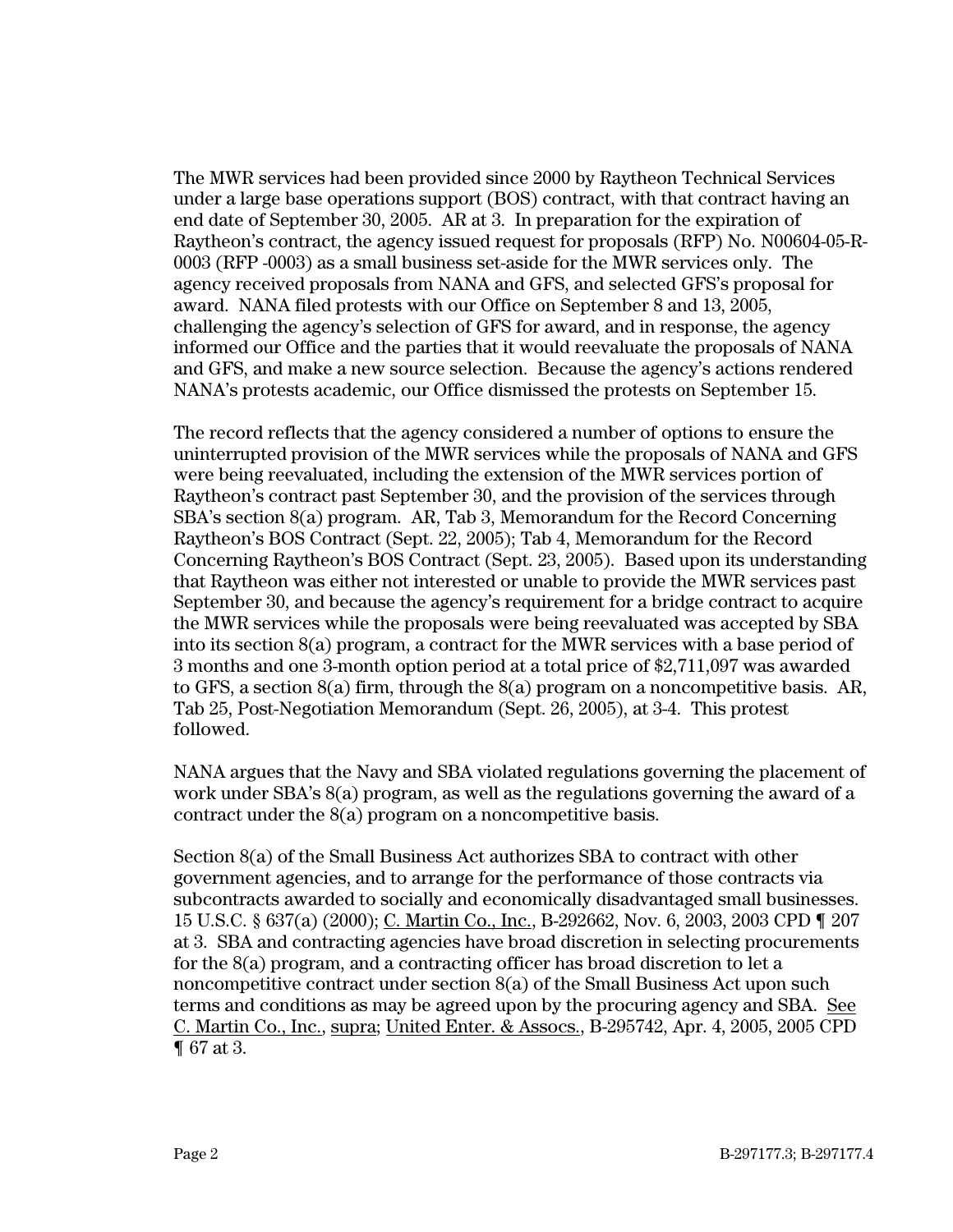The section 8(a) program has both competitive and noncompetitive components, depending on the dollar value of the requirement. See 13 C.F.R. § 124.506(a) (2005); United Enter. & Assocs., supra. Generally, where the acquisition value exceeds \$3 million, a section 8(a) contract must be competed among section 8(a) firms; section 8(a) acquisitions with values less than \$3 million generally are awarded on a noncompetitive basis. United Enter. & Assocs., supra. In order to obtain the information necessary for SBA to determine that an offered requirement is eligible and appropriate for award under the 8(a) program (whether on a competitive or noncompetitive basis), SBA's regulations require that contracting agencies furnish detailed information about a procurement when offering it for inclusion in the program. 13 C.F.R. § 124.502; C. Martin Co., Inc., supra, at 4. In this regard, 13 C.F.R. § 124.502(c) sets forth 17 enumerated items which must be identified in a contracting agency's letter offering work for inclusion in SBA's 8(a) program. See also FAR § 19.804-2(a). As a general matter, SBA is entitled to rely on a contracting agency's representations regarding offered requirements for the 8(a) program. C. Martin Co., Inc., supra, at 7.

The record reflects that the Navy submitted an offering letter to SBA on September 22, and then submitted a second, amended offering letter to SBA on September 23. AR, Tab 11, Navy Offering Letter (Sept. 22, 2005); Tab 13, Navy Offering Letter (Sept. 23, 2005). In its initial offering letter of September 22, the Navy provided the "acquisition history" of the requirement as "currently provided by Raytheon Corporation, a large business." AR, Tab 11, Navy Offering Letter (Sept. 22, 2005), at 2; see 13 C.F.R. § 124.502(c)(9); FAR § 19.804-2(a)(8) (offering letters shall include "[t]he acquisition history, if any, of the requirement"). The acquisition history continued by stating that "Raytheon does not want a follow-on contract," and that "GFS is a sub-contractor to the MWR portion of the current Raytheon contract." The offering letter added that a solicitation for the requirement (i.e., RFP -0003) had been issued "as a small business set-aside," and that a "contract was awarded to GFS" for the MWR services under that solicitation. The offering letter noted that a protest had been filed with our Office by NANA challenging the award to GFS, and that because of the agency's corrective action in response to the protest, "a bridge contract is necessary to avoid interruption of services." AR, Tab 11, Navy Offering Letter (Sept. 22, 2005), at 2.

In its September 22 offering letter, the Navy also identified GFS as the 8(a) concern nominated for performance of the requirement through the 8(a) program, and justified its nomination of GFS for performance of the services by stating that "[t]he acquisition is a follow-on contract and GFS is one of the current sub-contractors." AR, Tab 11, Navy Offering Letter (Sept. 22, 2005), at 2; see 13 C.F.R. § 124.502(12) (offering letters shall include "[i]dentification of any specific Participant that the procuring activity contracting officer nominates for award of a sole source 8(a) contract, if appropriate, including a brief justification for the nomination."); see also FAR  $\S$  19.804-2(a)(10). This section of the offering letter further stated that "GFS is currently performing 50% of the requirement," and that because GFS had begun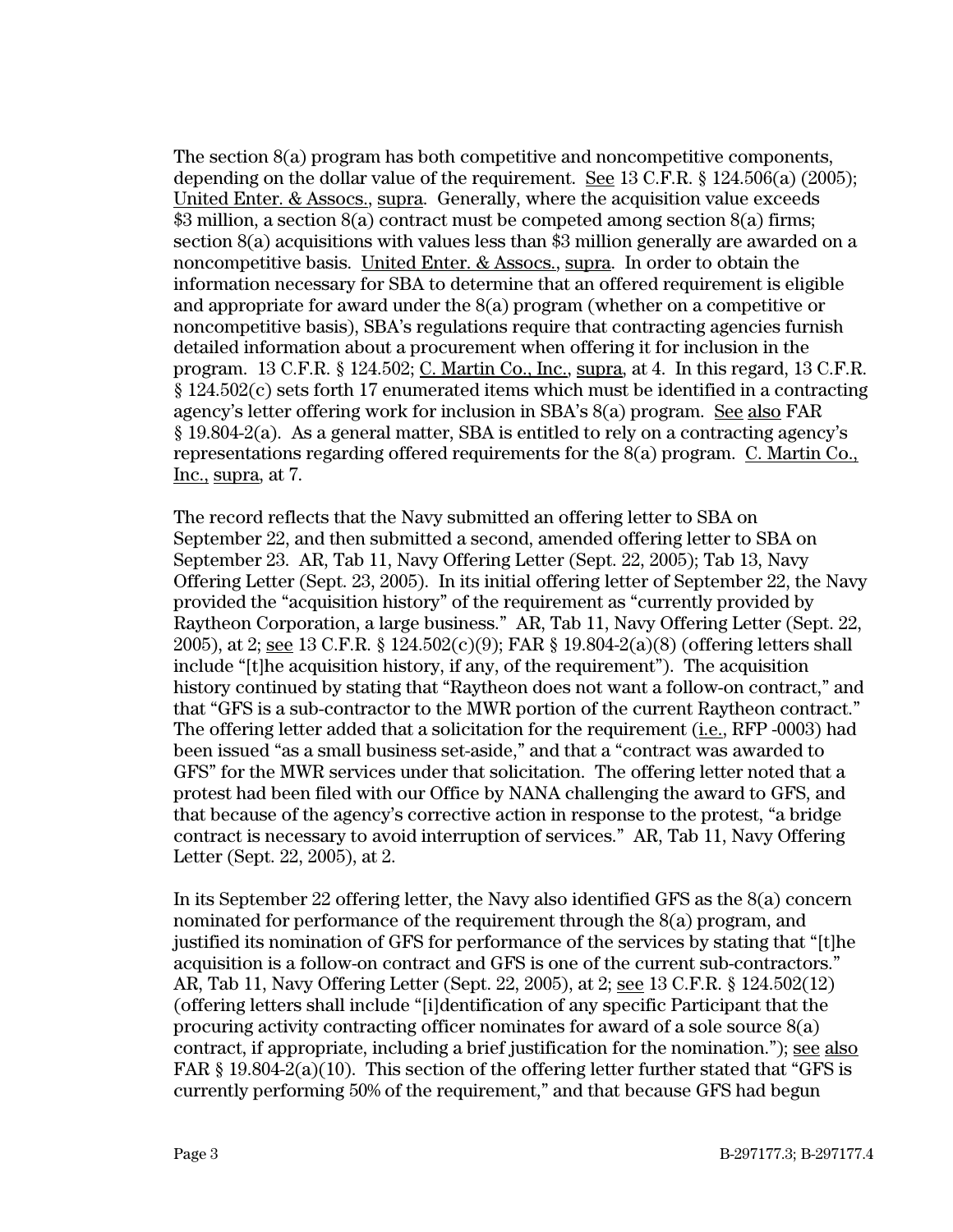transitioning for the performance of the requirement under RFP -0003, "[a]warding a bridge contract to GFS would ensure a seamless transition." AR, Tab 11, Navy Offering Letter (Sept. 22, 2005) at 2. In accordance with applicable regulations, the offering letter also identified NANA as a "known  $8(a)$  concern . . . that [had] expressed an interest in being considered for the specific requirement." FAR  $§ 19.804-2(a)(12); 13 C.F.R. § 124.502(c)(14) (offering letters "must" identify "all"$ Participants which have expressed an interest in being considered for the acquisition").

The record reflects that on September 23 the cognizant Navy contracting specialist was informed by an SBA representative that "according to the offering letter, it appeared that the requirement was previously solicited as a small business set aside," and that "[a]lthough the offering letter stated that the contract offered to the 8(a) . . . program was a 'bridge' contract, the letter did not discuss in detail the differences between this bridge contract and the previously solicited small business set aside." The SBA representative further informed the Navy contracting specialist that "SBA could not accept the procurement for award as an 8(a) contract, unless and until [the Navy] made further distinctions regarding the offered requirement." SBA Supplemental Report, attach. 1, Declaration of SBA Business Development Specialist (Dec. 6, 2005), at 1.

Later that day, the Navy "determined that although the requirement is a result of a previously protested award, the bridge contract is considered a new acquisition," and amended the offering letter by deleting the acquisition history that had been set forth in the September 22 letter and any reference to GFS as having previously performed any MWR services. AR, Tab 15, Contracting Specialist's Memorandum for the Record (Sept. 23, 2005), at 2. That is, the Navy's September 23 offering letter described the acquisition history as "None," and while nominating GFS for the performance of the services, provided no explanation or justification for the nomination. AR, Tab 13, Navy Offering Letter (Sept. 23, 2005).

The protester argues that the Navy's letters offering this procurement to SBA lacked certain information required by the applicable regulations or were misleading with regard to the information that was provided, such that the offering letters could not properly provide the basis for SBA to accept the procurement into the 8(a) program or to allow for the award of a contract for the MWR services to GFS on a noncompetitive basis.

Specifically, the protester contends that the offering letter of September 22 was inaccurate with regard to the identification and justification of GFS for the performance of the bridge contract, in that it incorrectly stated that GFS was "currently performing 50% of the requirement," where, as conceded by the agency and confirmed by the record, GFS was actually performing only 6.2 percent of the MWR requirement. Protester's Comments at 11; see AR, Tab 6, Acquisition Strategy Approval for Services Memorandum, at 4; Tab 11, Navy Offering Letter (Sept. 22,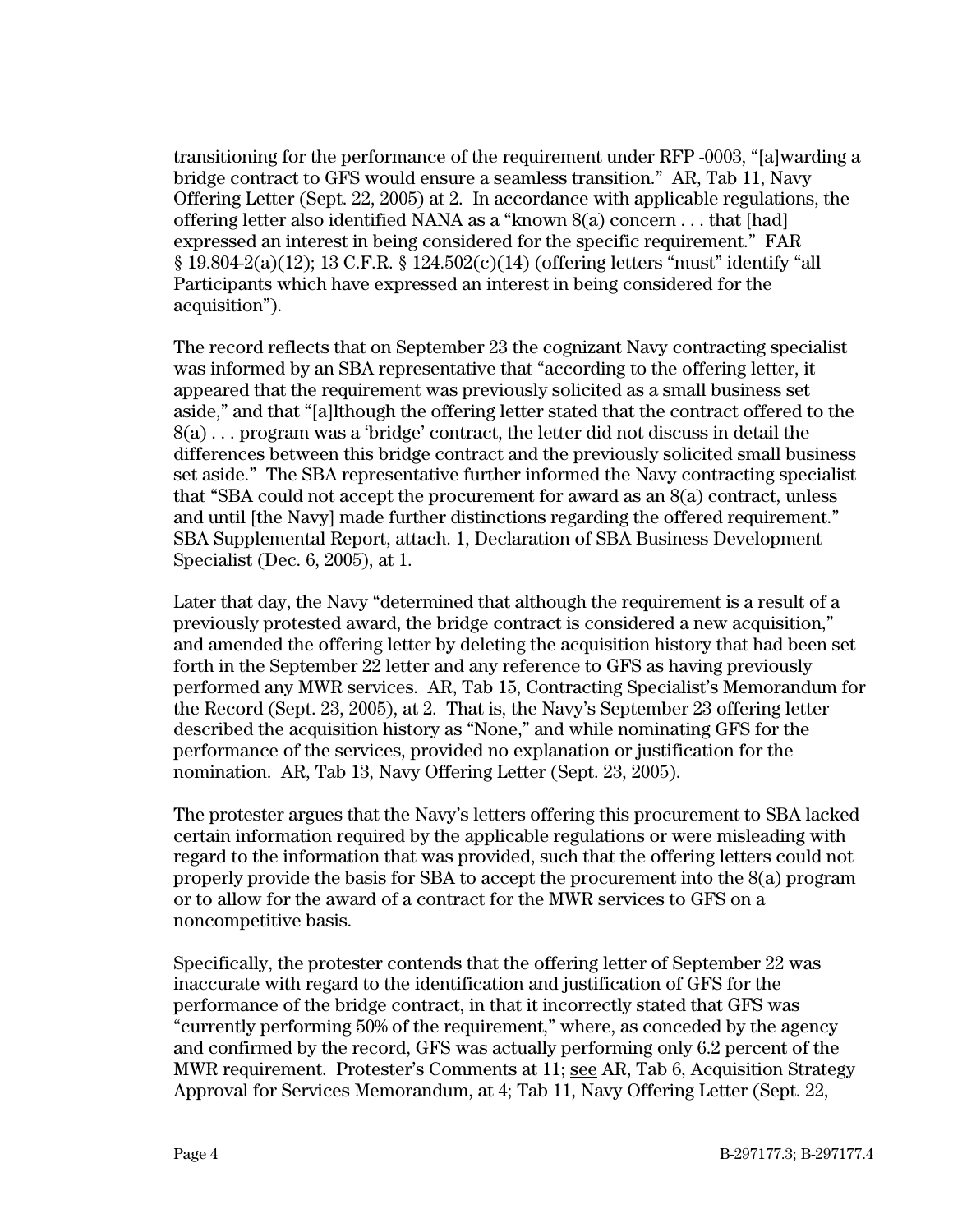2005). The protester argues in the alternative that the Navy's September 23 offering letter was deficient in that the Navy, by deleting the acquisition history and its justification for its nomination of GFS for the performance of the contract, failed to provide any basis on which SBA could reasonably conclude that the noncompetitive award of the bridge contract to GFS was appropriate. Protester's Comments at 15.

NANA also argues that the Navy's offering letters failed to adequately identify NANA as a "known 8(a) concern . . . that [had] expressed an interest in being considered for the specific requirement," as was assertedly required by FAR  $\S$  19.804-2(a)(12). Protest at 3. The protester contends here that the agency, in addition to identifying NANA as an interested 8(a) concern, was also required to provide additional information regarding NANA's interest in performing the requirement in the offering letter. The protester argues that the Navy's offering letter should have explained, for example, that NANA's proposal submitted in response RFP -0003 had [DELETED], and that NANA had repeatedly expressed its interest in performing the MWR services and was "eager to compete for any such contract." Protester's Comments at 10-11. In sum, the protester argues that the Navy's offering letter was required to "reveal" to SBA that NANA was interested in the contract and "had at least equal experience and ability to undertake the contract" as GFS. Protester's Comments at 11. In support of its argument that the Navy was required by regulation to do more than identify NANA as an interested 8(a) concern, the protester points to FAR § 19.804-2(a)(16), which provides that an agency's offering letter must contain "[a]ny other pertinent and reasonably available data." See also 13 C.F.R. § 124.502(c)(17) (offering letters "must" include "[a]ny other information that the procuring activity deems relevant or which SBA requests"). The protester concludes that the "omission" of information regarding NANA's interest and ability to perform the bridge contract "rendered the offer letters misleading and did not permit the SBA to make an informed decision." Protester's Comments at 11.

SBA responds that in accordance with applicable regulations, "[g]enerally, the SBA will accept a contracting activity's recommended source" for a noncompetitive award under the 8(a) program. SBA Supplemental Report at 4; FAR § 19.804-3(b); see also 13 C.F.R. § 124.503 $(c)(1)$  ("Once SBA determines that a procurement is suitable to be accepted as an 8(a) sole source contract, SBA will normally accept it on behalf of the Participant recommended by the procuring activity"). That is, according to SBA, the regulation subsections pertaining to the identification and justification of the nominated concern "do[] not require a justification as to [the nominated source's] responsibility," but rather are intended to "ensure that a Participant that caused the requirement to be offered to the 8(a) program (i.e., self-marketed the requirement) was not ignored." SBA Supplemental Report at 3. SBA explains that in reviewing an agency's request regarding the nominated concern, it determines, as it did here, whether the nominated concern meets the necessary 8(a) program requirements. Id. SBA also explains that while, as stated above, it "deferred to [the Navy's] selection of GFS and its determination that GFS could perform the requirement," it was aware of GFS's qualifications to perform the work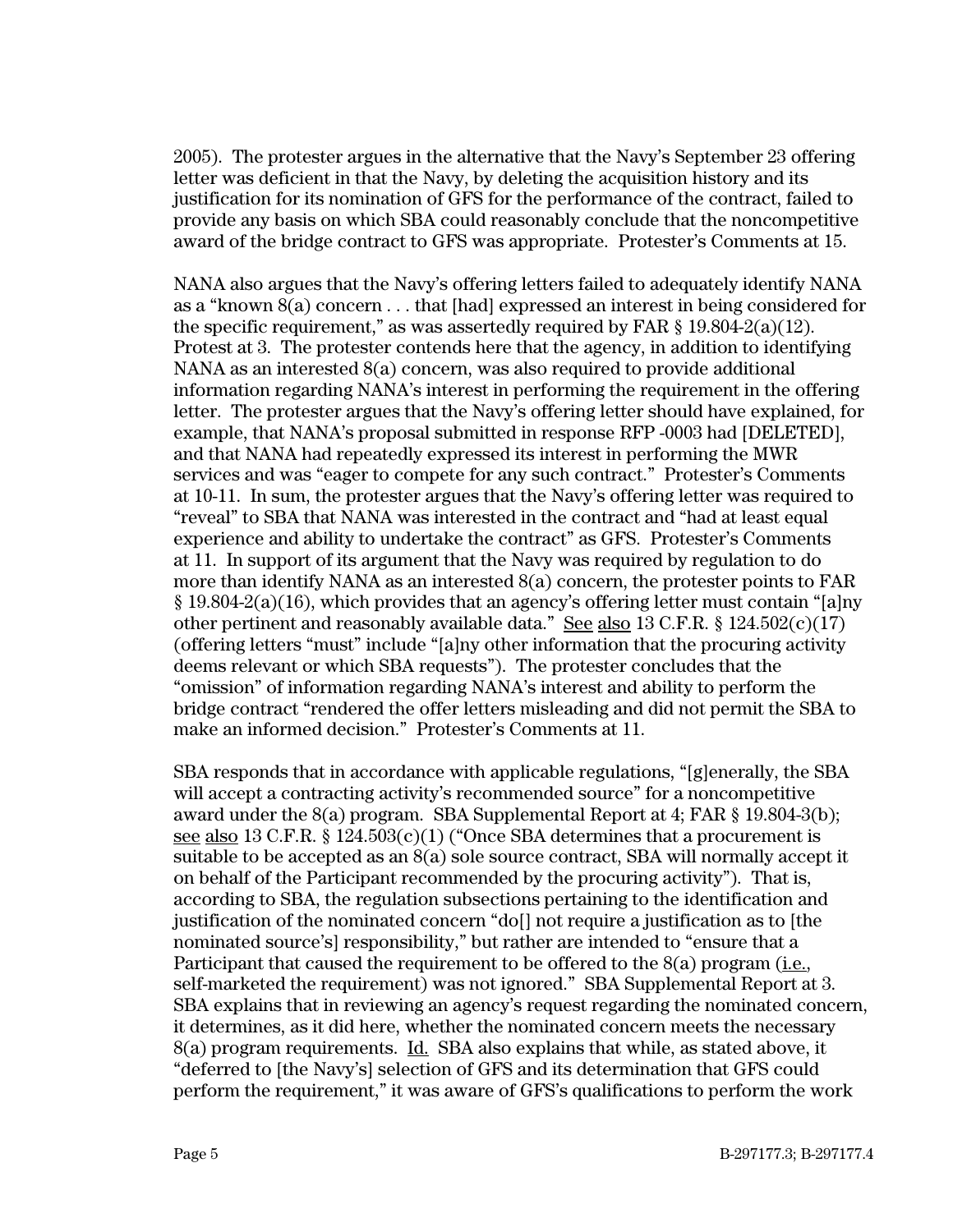(presumably through the September 22 offering letter), including the fact that GFS "had been performing some of the work as a subcontractor to Raytheon and had 8 days of mobilization." SBA Supplemental Report, at 4 n.1. SBA adds that because it as a general matter relies on the contracting activity to determine whether the nominated concern is capable of performing the offered requirement, "it did not matter to SBA whether GFS performed 50% or 6% of the work on the previous, larger MWR contract as a subcontractor to Raytheon." SBA Supplemental Report at 4. As to the contentions regarding whether further information should have been provided in the offering letters regarding NANA, SBA explains that because it had "determined that the requirement was suitable for the  $8(a) \dots$  program and the nominated concern complied with the [applicable] requirements, the SBA accepted the requirement on behalf of GFS," and that because of this, there was simply no need for any other information or data regarding NANA, nor did SBA feel a need to request any additional information. SBA concludes that in its view "the offering letter complied with the regulations." SBA Supplemental Report at 5.

As the agency responsible for promulgating the regulations setting forth the required contents of an agency's letter offering a procurement requirement as an 8(a) contract, SBA's interpretation of the regulations, including the requirements posed by the regulation subsections pertaining to the identification and justification of the nominated concern, deserves great weight. See The Urban Group, Inc.; McSwain and Assoc., Inc.. B-281352; B-281353, Jan. 28, 1999, 99-1 CPD ¶ 25 at 6.

Here, the record reflects that the Navy's offering letter identified GFS as the nominated concern, thus allowing SBA to determine whether GFS met applicable 8(a) program requirements. Additionally, with regard to the justification of GFS for award, we note that as pointed out by SBA, regardless of whether the agency's September 23 offering letter complied with the regulations pertaining to the "justification" of the nomination, as asserted by the agencies, or failed to, as asserted by the protester, the record reflects that SBA was aware of the reasoning behind the Navy's nomination of GFS, that is, that GFS had performed the requirement under the incumbent contract and had begun transitioning for the performance of the requirement under RFP -0003. Accordingly, even if we were to agree with the protester that the September 23 letter failed to provide an adequate written "justification" for the Navy's nomination of GFS for the award, the protester was not prejudiced by this alleged error. See United Enter. & Assocs., supra, at 5 (SBA's failure to follow applicable regulations did not prejudice the protester where the record reflects that had SBA followed its regulations, it would have reached the same conclusions).

With regard to the protester's contention that the Navy's offering letter should have included information regarding NANA's capability to perform the required MWR services, as opposed to only identifying NANA as a firm interested in the requirement, we note that the regulations specifically require only the identification of the 8(a) "[p]articipants which have expressed an interest is being considered for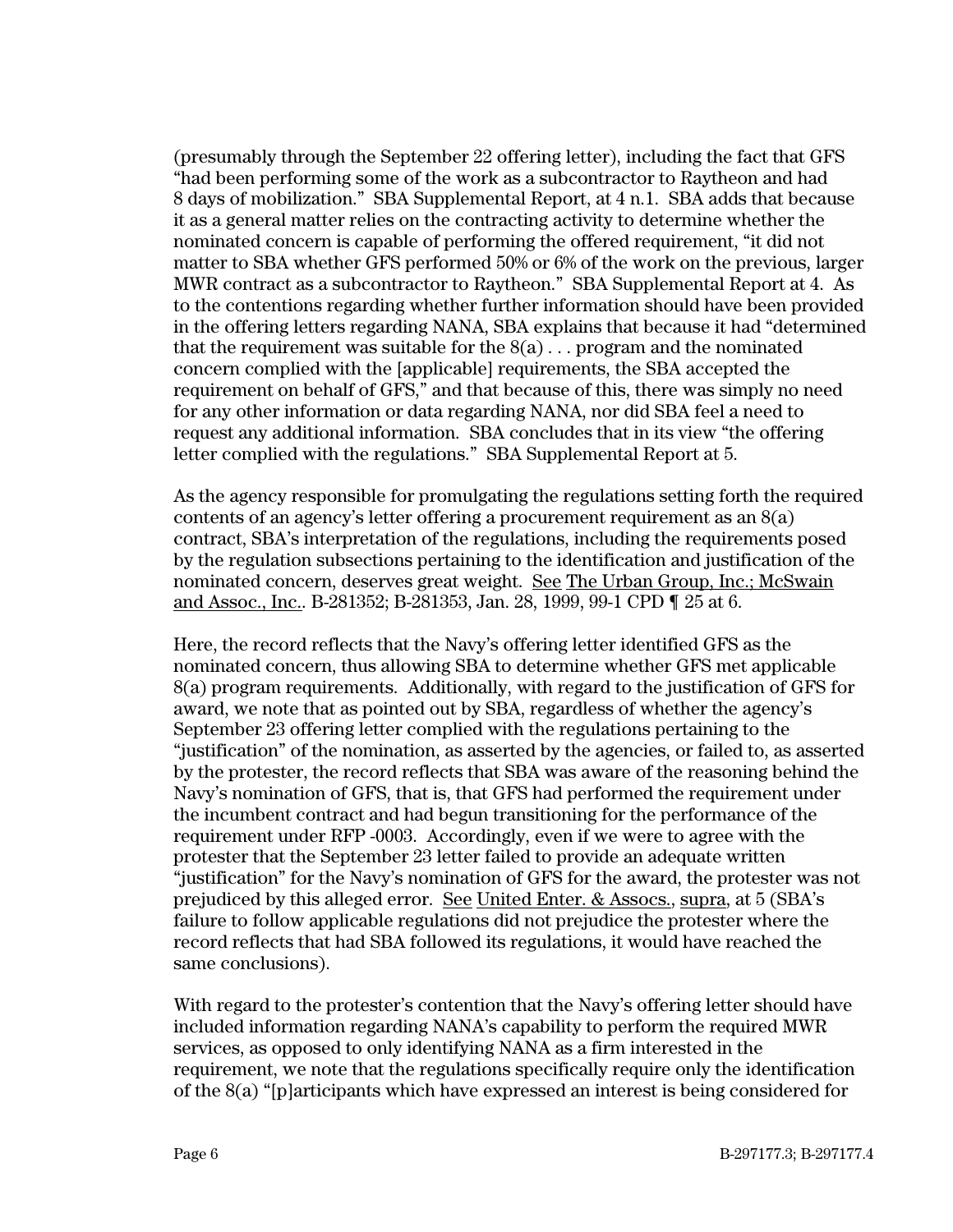the acquisition," which is what the Navy's offering letter accomplished. We cannot find unreasonable SBA's view that any further information or data regarding NANA's capabilities was neither needed nor relevant given the fact that, as mentioned above, SBA will generally accept a contracting activity's recommended source for the noncompetitive award under the  $S(a)$  program, and GFS was found by SBA to meet the applicable 8(a) program requirements. Simply put, under the regulatory scheme here, nothing precluded the Navy from nominating GFS, rather than NANA, for the performance of the MWR services on a noncompetitive basis, and the Navy's offering letter was not required to do more than identify NANA as an 8(a) concern interested in performing the services. $^{\mathrm{l}}$ 

 $\frac{1}{1}$  $1$ <sup>1</sup> The protester also argues that if the agency had provided it with the solicitation for the bridge contract as the protester argues is required by FAR  $\S$  19.202-4(c), the protester "could have prepared a proposal and demonstrated to [the Navy] and SBA that NANA should have been considered for award of the bridge contract." Protest at 2; Protester's Comments at 10. The section of the FAR to which NANA refers is not applicable to noncompetitive awards under the 8(a) program. In fact, "[f]ormal technical evaluations for sole source 8(a) requirements" are not authorized under applicable SBA regulations. 13 C.F.R. § 124.503(e). Thus, an agency, in determining whether to offer the procurement to SBA for the 8(a) program, or in nominating a specific contractor for the award of a section 8(a) contract on a noncompetitive basis, is not required to provide all interested 8(a) concerns with the underlying solicitation.

The protester also asserts, apparently in the alternative, that the Navy decided to nominate GFS for the performance of the MWR requirements after "conduct[ing] an illegal and unreasonable competition between GFS and NANA." Protester's Comments at 18. The protester claims that the Navy, in determining to nominate GFS, referred to "information it had gained from the discredited evaluation" of proposals under RFP -0003. Id. The protester continues by pointing out what, in its views, were the flaws in the agency's alleged evaluation of GFS and NANA and selection of GFS for the nomination.  $\underline{Id}$  at 18-21. The protester's argument here is, in our view, inconsistent with the record. That is, the record does not reflect that the Navy conducted any competition with regard to the award of the bridge contract, and the selection of GFS for the bridge contract was not dependent on the competition conducted under RFP -0003. Rather, the record indicates that the Navy concluded, based upon the fact that GFS had been performing the MWR services under the predecessor contract and had begun transitioning for performance under the contract awarded under RFP -0003, that GFS could meet its needs for the continued provision of the MWR services. The protester's contention again reflects its misunderstanding of SBA's 8(a) program and the discretion afforded to agencies in the nomination of contractors for the awards of contracts under the 8(a) program on an noncompetitive basis.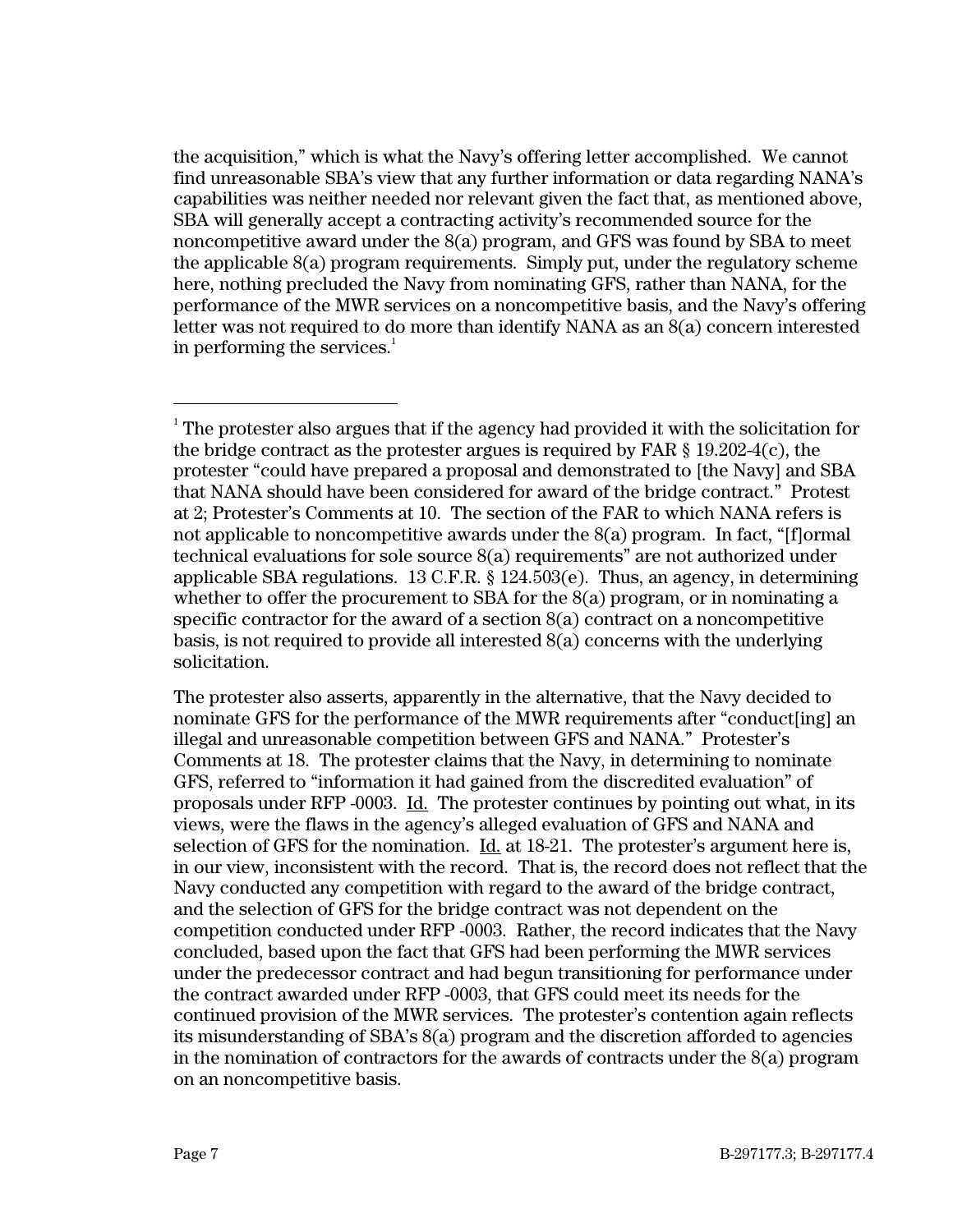NANA next argues that GFS's price for the bridge contract exceeded the fair market price for the services, and that because of this, GFS should not have been awarded the contract. Protester's Comments at 16.

The FAR defines "fair market price" with regard to the small business programs as a "price based on reasonable costs under normal competitive conditions and not on [the] lowest possible cost." FAR  $\S$  19.001. The FAR also provides that "an  $S(a)$ " contract, sole source or competitive, may not be awarded if the price of the contract results in a cost to the contracting agency which exceeds a fair market price." FAR § 19.806(b). In order to ensure that awards made to 8(a) participants do not exceed the fair market price of the items or services, the FAR requires that contracting officers "estimate the fair market price of the work to be performed by the  $8(a)$ contractor," and that "[i]n estimating the fair market price . . . the contracting officer shall use cost or price analysis and consider commercial prices for similar products and services, available in-house cost estimates, data (including cost or pricing data) submitted by the SBA or the  $(8a)$  contractor, and data obtained from any other Government agency." FAR §§ 19.807(a), (b). Our Office will not question an agency's fair market price determination unless it is not reasonably based or there is a showing of fraud or bad faith. Techno-Sciences, Inc., B-277260, Sept. 22, 1997, 97-2 CPD ¶ 115 at 5.

The record reflects that the Navy developed an estimated cost to the government for the bridge contract "based upon the original government estimate for [RFP -0003] for MWR services." The record includes a detailed explanation of the methodology and assumptions used by the agency in developing this estimate, including the agency's consideration of the workload presented by the performance work statement for the bridge contract and the number of personnel performing the MWR services under the predecessor contract, as well as the estimated fully burdened labor rates for key personnel, skilled labor, and unskilled labor. The agency ultimately estimated the bridge contract's cost to the government for the base and option periods at \$2,511,255. AR, Tab 25, Post-Negotiation Memorandum (Sept. 26, 2005), at 2.

Although the protester is correct that GFS's price of \$2,719,928 for the base and option periods of the bridge contract was roughly 8 percent more than the government's estimate, we do not find objectionable the agency's ultimate conclusion that GFS's price did not exceed the fair market value of the services. In this regard, the record reflects that agency found GFS's price for the bridge contract

reasonable based upon the higher level of risk due to the shorter performance period; the shorter period available for the contractor to recover costs when compared to a 60-month contract, greater costs associated with the phase-in and phase-out periods which would require hiring, training, transitioning, relocating new employees under stringent time constraints which would also be limited to recovery under a shorter period of performance.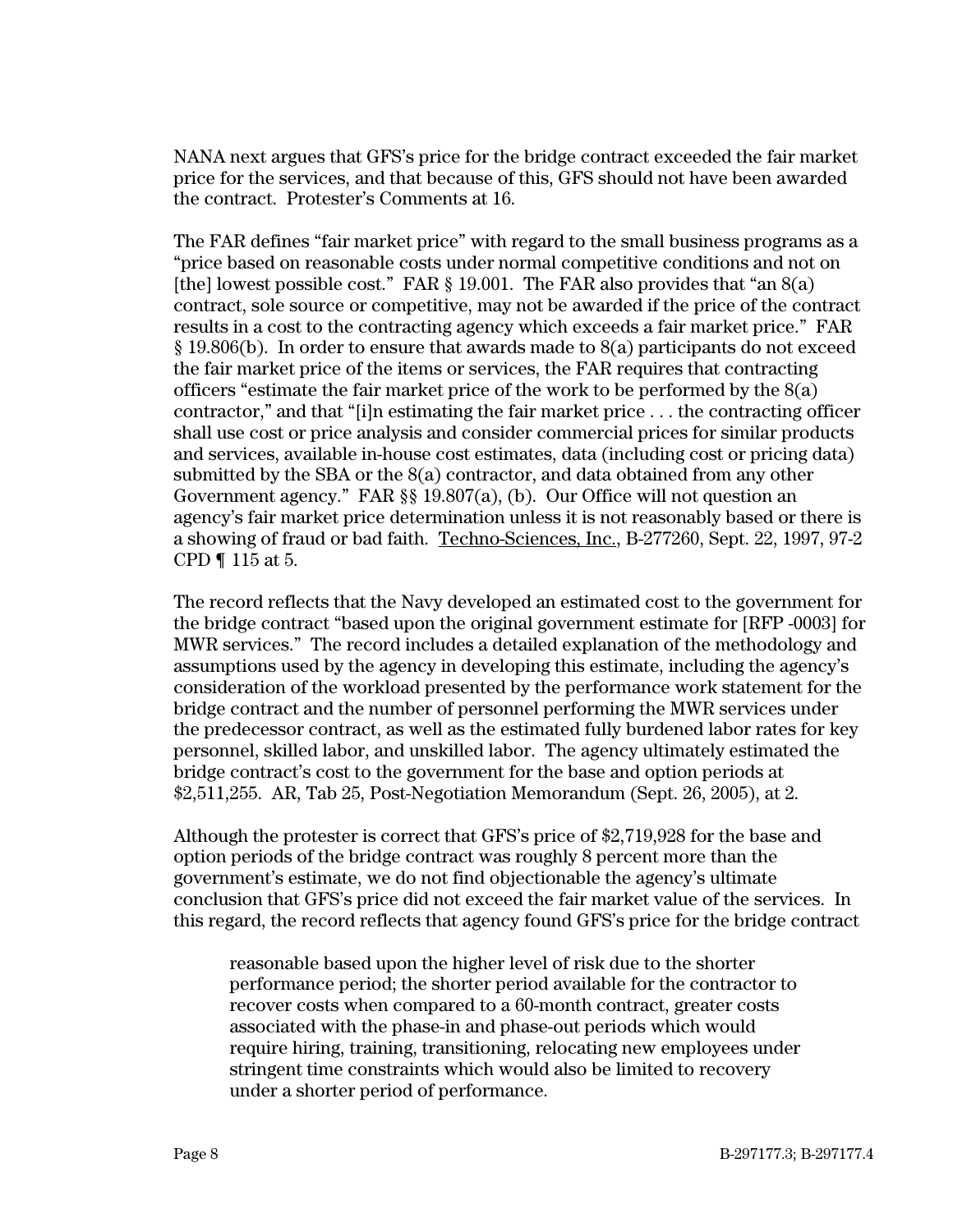Id. at 3. In considering GFS's price, the Navy noted that the above-quoted "items were not considered in the development of the [government estimate]," and thus concluded that although GFS's price exceeded the Navy's initial estimate by 8 percent, its "proposed price for the base and option period [was] . . . reasonable." Id.

The protester, although provided with the complete record of the agency's determination that GFS's price was reasonable and not in excess of a fair market price, does not challenge the agency's subsequent determinations that its estimate did not account for a number of factors that would lead to an increase in costs as set forth above. Given this, and the apparent reasonableness of the agency's judgments in this regard as expressed above, we find the agency's determination that GFS's proposed price did not exceed the fair market price for the MWR services to be reasonable.

The protester next argues that the Navy's determination that the MWR services to be provided under the bridge contract constituted a "new" requirement, and subsequent deletion of the acquisition history from its offering letter to SBA, were improper. Protester's Comments at 14. In this regard, the protester points out that in accordance with applicable regulations "SBA will not accept a procurement for award as an 8(a) contract if . . . [t]he procuring activity issued a solicitation for or otherwise expressed publicly a clear intent to reserve the procurement as a small business or small disadvantaged business (SDB) set-aside prior to offering the requirement to SBA for award of an 8(a) contract." 13 C.F.R. § 124.504(a). The protester concludes here that because the Navy had issued RFP -0003 for the MWR services as a small business set-aside, the acceptance of the bridge contract for award to GFS under the 8(a) program was expressly precluded by 13 C.F.R.  $$124.504(a).$ 

SBA's regulations define a new requirement as one that "has not been previously procured by the relevant procuring activity," and clarify that "[t]he expansion or modification of an existing requirement will be considered a new requirement where the magnitude of change is significant enough to cause a price adjustment of at least 25 percent (adjusted for inflation) or to require significant additional or different types of capabilities or work." 13 C.F.R.  $\S$  124.504(c)(1)(ii)(C); see SBA Supplemental Report at 5-6. Consistent with this, SBA states that it "generally finds that bridge contracts are new requirements since, as here, they are for a shorter period of time and much less money than the originally anticipated contract." SBA Report at 2 n.1; SBA Supplemental Report at 6. In this regard, SBA notes that the total value of the bridge contract awarded to GFS is less than \$3 million, in contrast to RFP -0003, which had an estimated value of more than \$25 million, and also notes that the bridge contract has a base period of 3 months with one 3-month option, as opposed to RFP -0003, which provides for a base period of 1 year with four 1-year options. SBA Supplemental Report at 6. SBA concludes that because the bridge contract is for a far shorter period of time and involves far less money than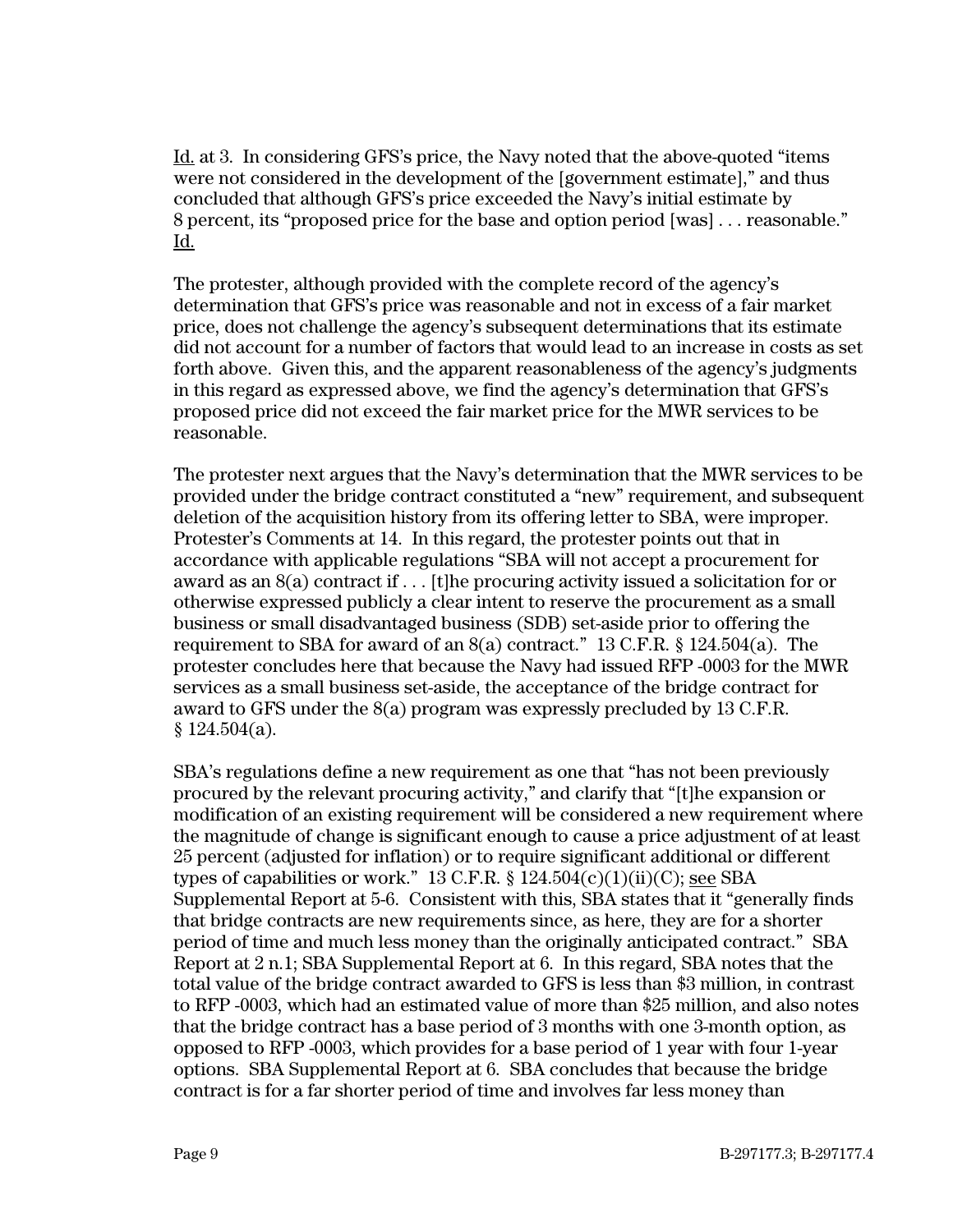RFP -0003, and because "[t]here is no evidence in the record that [the Navy] issued a solicitation for or otherwise expressed publicly a clear intent to reserve the particular procurement at issue in this protest - the bridge contract -- as a small business or SDB set-aside prior to offering the requirement to SBA for award as an 8(a) contract," there was nothing that "prohibit[e]d the SBA from accepting the requirement into the 8(a) program." Id.

Again, as the agency responsible for promulgating the applicable regulations, SBA's interpretation of the regulations, that is, what constitutes a "new" requirement and whether that particular requirement can be accepted into the 8(a) program, deserves great weight, and we defer to its interpretation of its regulations as long as it is reasonable. The Urban Group, Inc.; McSwain and Assoc., Inc., supra.

We think that SBA's interpretation of its regulations governing whether a requirement is "new" and can be accepted into the 8(a) program is reasonable. In this regard, SBA's interpretation is consistent with the above-quoted relevant provision in its regulations essentially providing that a procurement will be considered "new" if the value of the work changes by at least 25 percent. See 13 C.F.R. §  $124.504(c)(1)(ii)(C)$ . Additionally, and as noted by SBA, the bridge contract at issue here, while for the same services, is not meant to replace the contract to be awarded under RFP -0003, but rather is merely the contract vehicle that enables the Navy to acquire the MWR services for a relatively short period of time while it implements its corrective action. That is, there is no dispute that the MWR services will ultimately be provided by the awardee under RFP -0003.

The protester also argues that the bridge contract's award price will in actuality exceed \$3 million, such that it was required to be competed among eligible 8(a) firms, including NANA. Protest at 3; see 13 C.F.R. § 124.506(a) (providing that contracts with an anticipated award price of \$3 million or more be competed among eligible 8(a) firms). NANA points out in this regard that the bridge contract as awarded not only contained a base period of 3 months with a 3-month option period, upon which the agency's estimate was based, but also included an option to extend the bridge contract for an additional 6 months. The protester also argues that the agency should have included "the estimated revenue from user fees for [the MWR] services." Protest at 3.

The Navy concedes that the bridge contract as awarded did provide for an extension of GFS's performance for an additional 6 months, but that the inclusion of this clause was "inadvertent[]," and the contract was modified to correct this oversight by deleting the subject clause. Navy Submission (Nov. 16, 2005). The agency further explains that in estimating the total value of the bridge contract, the "[r]evenues from patrons were properly excluded since the statement of work provides that the contractor shall not retain any revenues from patrons." AR at 7. Given the agency's explanations here, the protester's failure to substantively rebut them, as well as the fact that GFS's bridge contract provides for a total price of \$2,711,097 based upon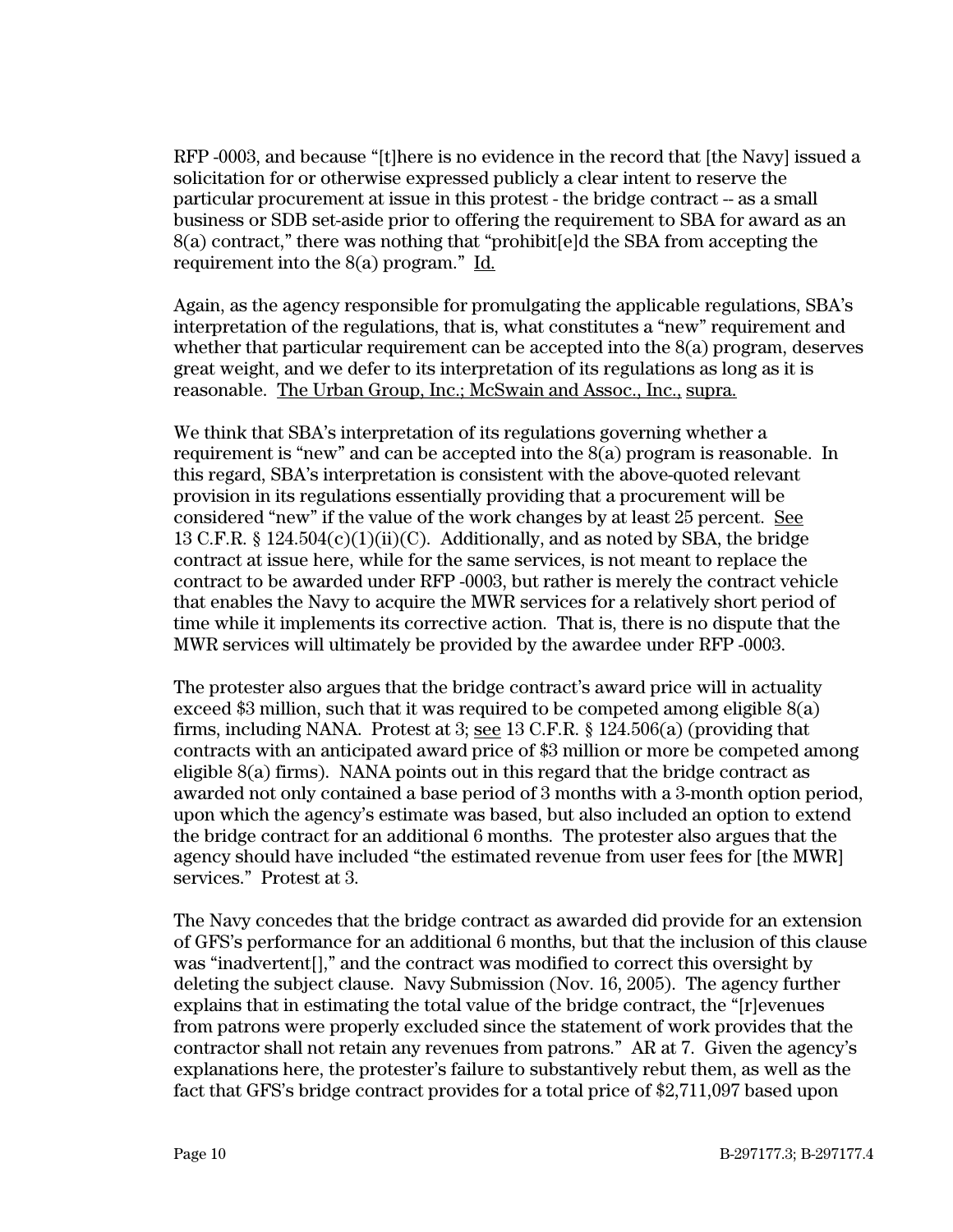the estimates set forth in the contract's pricing schedule, which also have not been challenged by the protester, we find this aspect of NANA's protest to be without merit.

The protester finally argues that instead of awarding this noncompetitive 8(a) contract, the Navy should have required Raytheon to provide the MWR services while the agency implemented its corrective action, regardless of whether Raytheon was "interested" in performing the MWR services. Protest at 3; Protester's Comments at 3-8. The protester argues in the alternative that even if the agency "lacked the absolute contractual right to require Raytheon to continue to perform the MWR services until the re-evaluation was completed," it could have turned to a named "third party contractor" that the protester asserts was prepared to perform the services. Protester's Comments at 7. The protester argues that by not obtaining the MWR services through either of these alternatives, the agency failed "to treat [NANA and GFS] equally," and "unfairly [gave] GFS an unwarranted incumbent's competitive advantage." Protester's Comments at 3, 17. The protester claims here that GFS, "after performing the bridge contract for three to six months," will have advantages with regard to its technical proposal, past experience, and transition costs with regard to RFP -0003. Protester's Comments at 18.

We first note that the NANA's contention that GFS will gain an unfair competitive advantage through its performance of the bridge contract is apparently premised on the agency reopening the competition after GFS's completion of the bridge contract, and requesting revised proposals. Given that the agency's stated corrective action is only to reevaluate the proposals and make a new source selection, we fail to see how GFS's performance of the bridge contract will provide it with any advantage. Moreover, as detailed above, the award of the bridge contract under the section  $8(a)$ program to GFS on a noncompetitive basis did not, in our view, violate statute or regulation. As such, even if the agency were to reopen the competition and seek revised proposals, this aspect of NANA's protest would be without merit. The mere existence of a prior contractual relationship between a contracting agency and a firm does not create an unfair competitive advantage, nor is an agency required to compensate for every competitive advantage inherently gleaned by a potential offeror's performance of a particular requirement. Optimum Tech., Inc., B-266339.2, Apr. 16, 1996, 96-1 CPD ¶ 188 at 7. Additionally, we note that the agency has expressly stated in its agency report that, consistent with its proposed corrective action of reevaluating the offerors' proposals without seeking revised proposals, it will not consider GFS's performance of the bridge contract in assessing the firm's past performance. AR at 8.

Finally, the fact that the Navy may have been able to acquire the needed MWR services through another contract vehicle, be it an extension of Raytheon's contract, or a contract with a "third party" outside the  $S(a)$  program, is irrelevant. Agencies, when looking to acquire goods or services, frequently have options available to them, and our Office will only object to an agency's selection of a particular option where